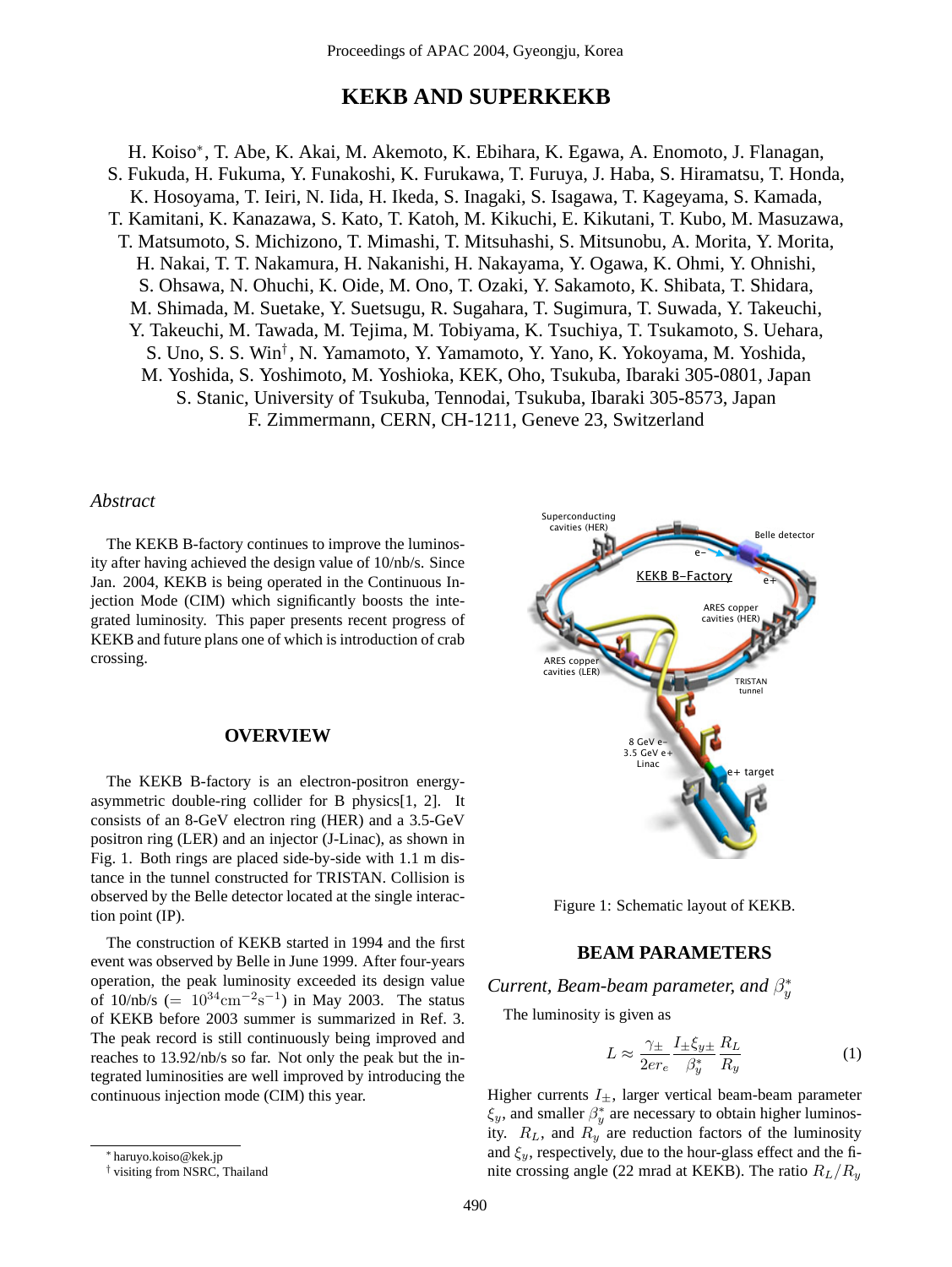

Figure 2: History of KEKB performance. 1) Peak luminosity in a day (1/nb/s) , 2) daily integrated luminosity (1/pb), 3) peak currents in a day, and 4) total integrated luminosity. Arrows and numbers at bottom show the total length covered with magnetic field of solenoid and permanent magnets.

is close to unity when the bunch length  $\sigma_z$  is well smaller than  $\beta_y^*$ .

The beam parameters are summarized in Table 1. In actual parameters of HER,  $I_$  and  $\xi_{y-}$  are a little larger, and  $\beta_{y-}^*$  is much smaller than design values. Because  $\sigma_z$  (7) mm) is longer than  $\beta_{y-}^*$  (6.5 mm),  $R_L/R_y$  is decreased to 0.8. Consequently, the luminosity reaches to 1.39 times higher than the design value.

### *Bunch spacing*

Now the average bunch spacing is selected to be 3.77 rf buckets which is much longer than the design value (1 rf bucket spacing). The specific luminosity was degraded by ∼ 10% when the average spacing was decreased from 3.77 to 3.5. The bunch fill pattern of the 3.5 spacing was composed by mixing 4-, 3-, 2-bucket spacings. The vertical blowup of LER beam size was observed at bunches after 2 bucket spacing. We suspect that the blowup may caused by electron clouds or interference of electron cloud and the beam-beam effect. In this condition, the LER current  $I_+$ is limited to  $\sim$ 1.65 A, and the luminosity is compensated by larger  $\xi_{y+}$  (144%) and smaller  $\beta^*_{y+}$  (5.2 mm) even with smaller  $I_+(61\%).$ 

Longer spacing means larger bunch currents which are 2.4 and 4.2 times in LER and in HER, respectively. The HOM heating powers are estimated to be 1.4(LER) and 2.4(HER) times larger even with the bunch length longer than the design value. The beam operation must be very careful for heating, discharge, vacuum leak, etc.

#### *Betatron tune*

The horizontal betatron tune  $\nu_x$  is one of the most important parameters to achieve high luminosity at KEKB. When  $\nu_x$  is coming closer to a half-integer resonance, the luminosity is being significantly improved. The present values of the fractional part of  $\nu_x$  are 0.506(LER) and 0.511(HER). The merit of  $\nu_x$  closer to the half-integer is larger dynamic emittance which should decrease effective beam-beam parameter and then should improve the luminosity. Recent beam-beam simulations reproduce well this tune dependence. As shown in Fig. 3, the access to the halfinteger (from 0.511 to 0.506 in LER) improved the specific luminosity by 25%.

The simulations also say that the luminosity will be improved by 20% by getting  $\nu_x$  close to the half-integer in HER same as in LER. In HER, however, the synchrobetatron resonance  $2v_x + v_s =$  integer is much stronger than in LER as shown in Fig. 4, so stable operation at lower  $\nu_x$  is difficult. Optimization of beam parameters is planed to avoid the synchro-betatron resonance in some ways: 1) better chromaticity correction to weaken effects of the resonance and 2) changing the synchrotron tune by adjusting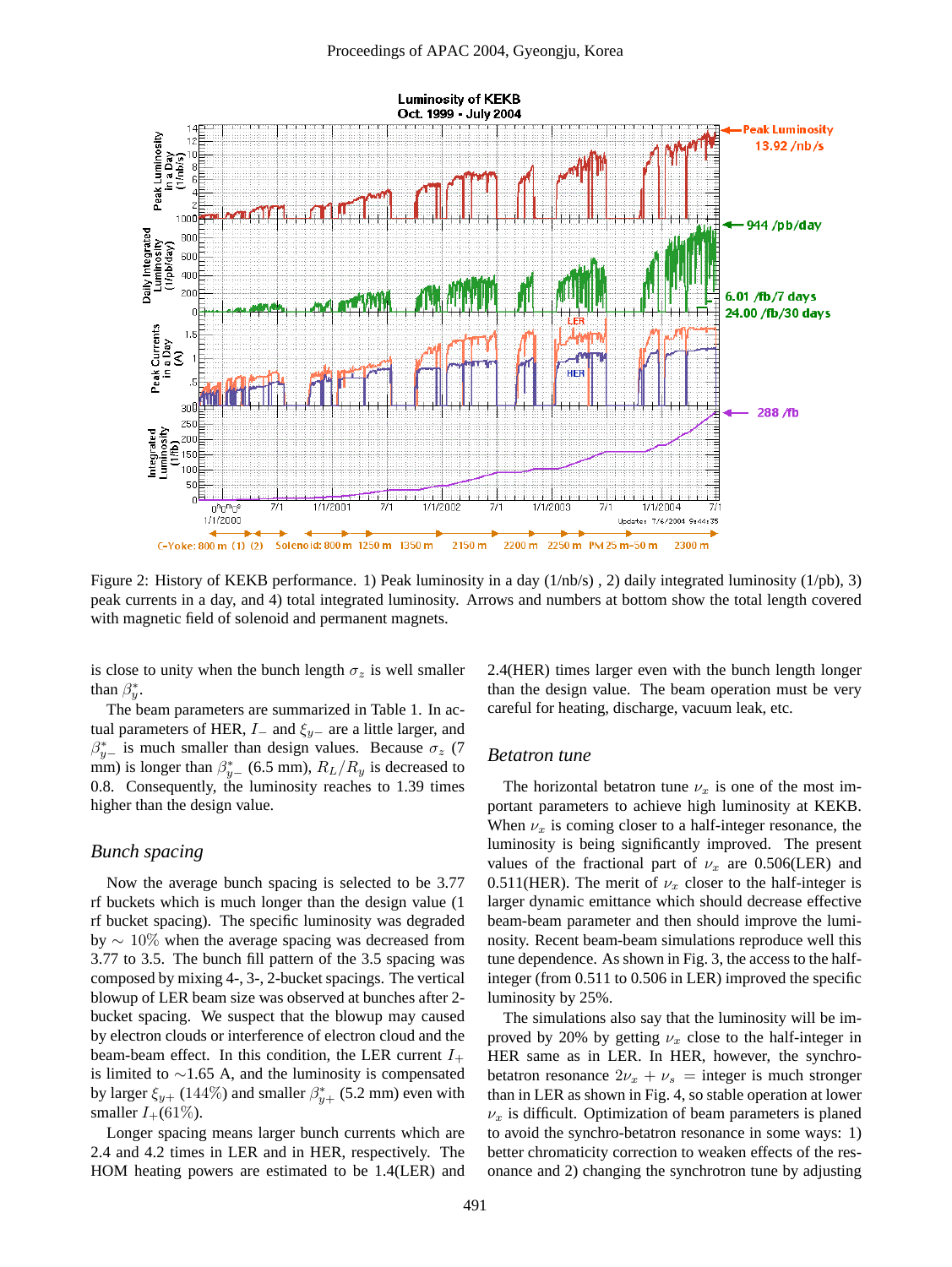|                           | <b>2004 June</b> |            | <b>2003 May</b> |            | <b>Design</b> |            |                        |
|---------------------------|------------------|------------|-----------------|------------|---------------|------------|------------------------|
|                           | LER              | HER        | <b>LER</b>      | <b>HER</b> | LER           | <b>HER</b> |                        |
| Energy                    | 3.5              | 8.0        |                 |            |               |            | GeV                    |
| Circumference             | 3016             |            |                 |            |               |            | m                      |
| Current                   | 1.58             | 1.19       | 1.38            | 1.05       | 2.6           | 1.1        | A                      |
| <b>Bunches</b>            | 1289             |            | 1256            |            | 5000          |            |                        |
| Curr./bunch               | 1.23             | 0.93       | 1.09            | 0.83       | 0.52          | 0.22       | mA                     |
| Spacing                   |                  | 1.8 or 2.4 | 1.8 or 2.4      |            | 0.6           |            | m                      |
| Emittance $\varepsilon_x$ | 18               | 24         | 18              | 24         | 18            | 18         | nm                     |
| $\beta_x^*$               | 59               | 56         | 59              | 58         | 33            | 33         | cm                     |
| $\beta^*_u$               | 0.52             | 0.65       | 0.62            | 0.7        | 1.0           | 1.0        | cm                     |
| Hor. Size $@IP$           | 103              | 116        | 103             | 118        | 77            | 77         | $\mu$ m                |
| Ver. Size @IP             | 2.1              | 2.1        | 2.2             | 2.2        | 1.9           | 1.9        | $\mu$ m                |
| $\xi_x$                   | .107             | .075       | .093            | .068       | 039           | .039       |                        |
| $\xi_y$                   | .070             | .057       | .067            | .053       | .052          | .052       |                        |
| Lifetime                  | 152              | 178        | 133             | 259        |               |            | min.                   |
| Luminosity                |                  | 13.92      |                 | 10.57      |               | 10         | /nb/s                  |
| $\int$ Lum/24 hrs         |                  | 944        |                 | 597        |               | $\sim 600$ | $\mathsf{p}\mathsf{b}$ |
| $\int$ Lum/7 days         |                  | 6007       |                 | 3876       |               |            | $\mathsf{p}\mathsf{b}$ |
| $\int$ Lum/30 days        |                  | 23998      |                 | 12809      |               |            | $\mathsf{p}\mathsf{b}$ |

Table 1: Machine parameters of KEKB. The peak luminosity improved by 32%, and integrated luminosities by 53-87% in a year.



Figure 3: Specific luminosity. (1) October 2002, (2) December 2003, (3) June 2004 (CIM).

the momentum compaction factor.

# *Others;*  $\beta_x^*$ ,  $\varepsilon_x$ ,  $\alpha_p$

Beam parameters in the horizontal plane,  $\beta_x^*$  and  $\varepsilon_x$  also influence the luminosity. According to simulations, smaller  $\beta_x^*$  and  $\varepsilon_x$  will improve the luminosity. The lattices of KEKB rings have a wide range of tunability based on  $2.5\pi$ cell structure as  $10 \leq \varepsilon_x \leq 36$  nm and  $-4 \times 10^{-4} \leq \alpha_p \leq$  $4 \times 10^{-4}$ . Flexible optimization will be possible from now on.



Figure 4: Synchro-betatron resonances in HER. The beam lifetime significantly shortened at the resonance  $2v_x + v_s =$ integer.

# **CONTINUOUS INJECTION MODE**

The Continuous Injection Mode (CIM) is, in other words, continuous data taking by the Belle detector during injection. After trials several times since Dec. 2001, CIM was finally realized in both rings at the end of 2003. As shown in Fig. 5, the merit of CIM is remarkable. Before introduction of CIM, the downtime for injection amounted to 3 hours a day and the average luminosity during running time was limited to 82% of the peak value. After CIM, the vetoed time at usual injection of 10 Hz is only about 3% (40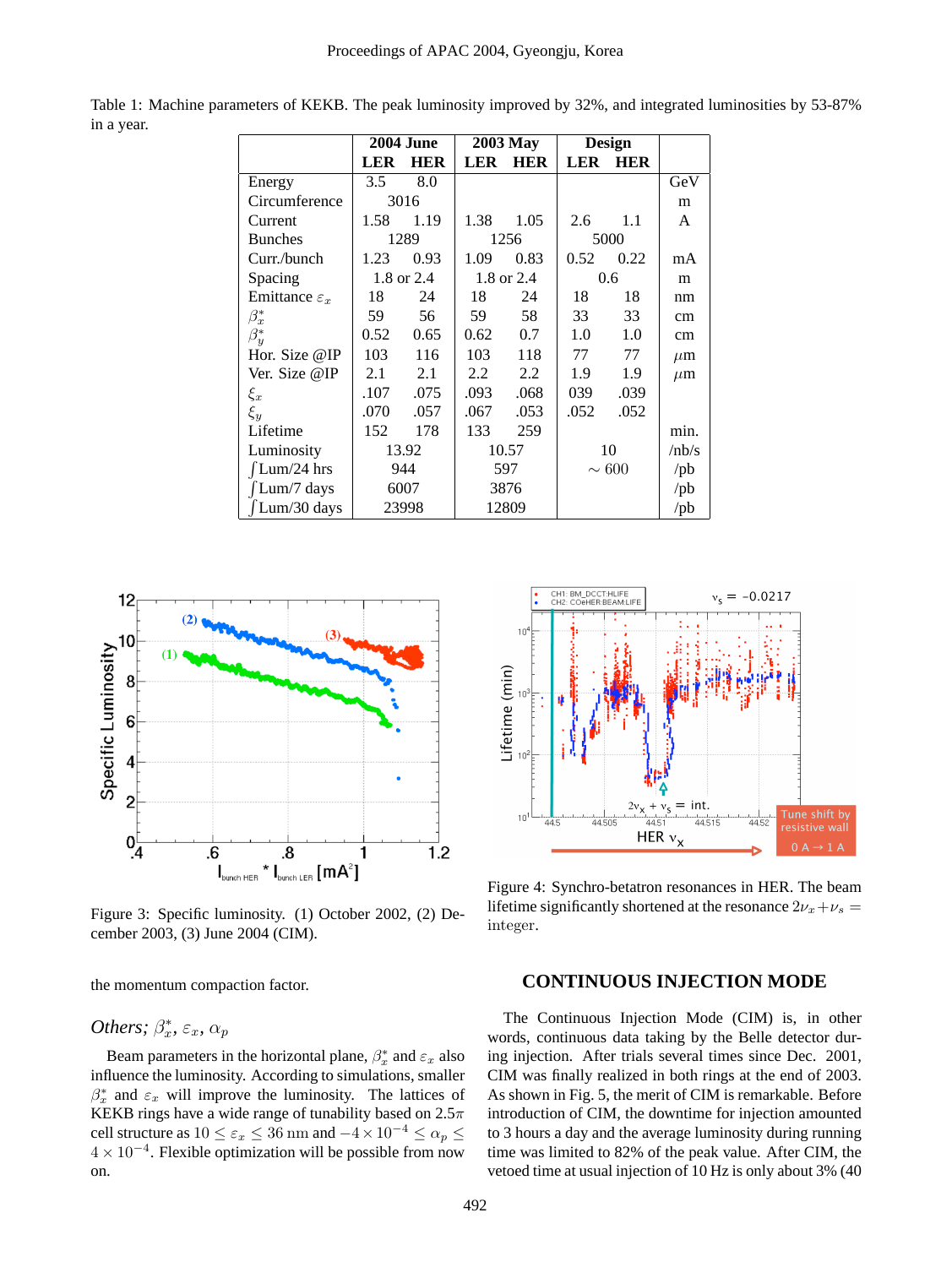

Figure 5: Effect of CIM. The best days before CIM (656/pb/day, upper) and after CIM (944/pb/day, lower).

minutes a day). Besides this, the luminosity stays near its peak value by keeping beam currents constant in alternate injection of positrons and electrons with periodicity of 10 minutes. CIM provides stable machine conditions such as temperatures, orbits, tunes etc., which is better for collision tuning, resulting higher luminosity as shown in Fig. 3.

### **CRAB CAVITY**

The finite crossing angle of 22 mrad gives various merits such as optimization of the lattice near IP and reduction of beam background to the Belle detector at KEKB. Introduction of the crab-crossing scheme shown in Fig. 6 is also prepared against luminosity degradation due to the crossing angle. Although no serious problem has been caused by the crossing angle, recent simulations[6, 7] predict that headon collision may bring about larger beam-beam parameter  $\xi_y \sim 0.1$  which means that the luminosity may be doubled. In order to install superconducting crab cavities early 2006, the design of hardware components such as cryostat, input couplers, tuners etc. is being finalized.

On the contrary of the original plan, one cavity will be installed in each ring. Though the crabbing orbit propagates over the rings, any problem has not yet been pointed out so far. More precise estimations are under way.



Figure 6: Schematic view of the crab-crossing scheme[5]. In the original design, we planed to install two crab cavities in each ring. Free spaces are reserved in the interaction region.

Table 2: Machine parameters of SuperKEKB. The value of  $\xi_y$  was estimated with strong-strong beam-beam simulations.

|                           | Design  |           |       |
|---------------------------|---------|-----------|-------|
|                           |         | LER HER   |       |
| Energy                    | $3.5 -$ | 8.0       | GeV   |
| Circumference             | 3016    |           | m     |
| Current                   | 9.4 4.1 |           | A     |
| <b>Bunches</b>            | 5018    |           |       |
| Curr./bunch               |         | 1.87 0.82 | mA    |
| Spacing                   | 0.6     |           | m     |
| Emittance $\varepsilon_x$ | 24      | 24        | nm    |
| $\beta_x^*$               | 20      | 20        | cm    |
| $\beta^*_u$               | $0.3 -$ | 0.3       | cm    |
| Bunch length              | $0.3 -$ | 0.3       | cm    |
| $\xi_y$                   | 0.14    | 0.14      |       |
| Luminosity                | 250     |           | /nh/s |

### **SUPERKEKB**

In order to achieve 20 times higher luminosity (250/nb/s), the SuperKEKB project is being planed[8]. Existing resources such as tunnel, facilities, magnets, power supplies will be reused as much as possible. Main parameters of SuperKEKB are summarized in Table 2. Smaller  $\beta_y^*$  (3 mm), larger  $\xi_y$  (~0.14) and higher currents (9.4 A in LER and 4.1 A in HER) are pursued. Items to be upgraded are: 1) new IR with redesigned final quadrupoles and compensation solenoids, 2) new beam pipes and bellows, 3) reinforced cooling system, 4) more rf systems with improved ARES cavities, couplers, and HOM absorbers of superconducting cavities, 5) upgraded Linac with C-band rf system and a damping ring, etc. R&D efforts are being carried out on antechambers, couplers for ARES cavities, and C-band system in Linac.